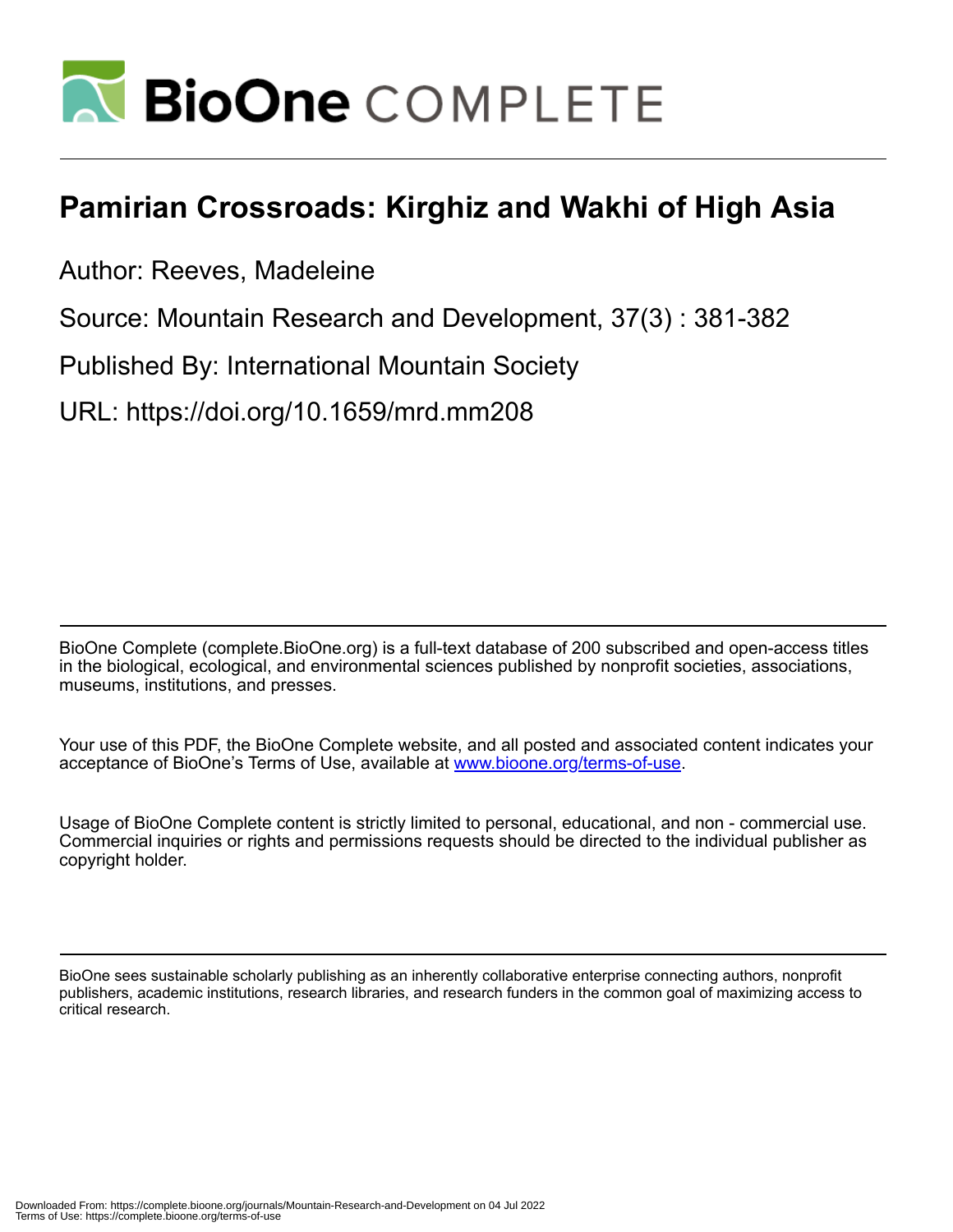## Mountain Research and Development (MRD)

An international, peer-reviewed open access journal published by the International Mountain Society (IMS) www.mrd-journal.org

# Pamirian Crossroads: Kirghiz and Wakhi of High Asia

By Hermann Kreutzmann. Wiesbaden, Germany: Harrassowitz Verlag, 2015. 559 pp. € 98.00. ISBN: 978-3-447-10449-4.

Hermann Kreutzmann's Pamirian Crossroads is a remarkable work of scholarship and a major contribution to our understanding of livelihood, adaptation, and agency in harsh mountainous environments. Kreutzmann's geographical focus is the region of High Asia that transects the borders of present-day Afghanistan, Tajikistan, Pakistan, and the People's Republic of China—a region inhabited by Turkic-speaking Sunni Kyrgyz pastoralists and Shia Ismaili Wakhi, who speak an Eastern Iranian language. The legacies of 20th-century area studies mean that the Pamirs and the Wakhan, which constitute a distinctive ecological zone of high plateaus and steep valleys, are more often studied as marginal outposts of world regions centered elsewhere rather than as life-sustaining places integrated into the economies of the lowlands beyond.

Kreutzmann seeks to redress this picture through a focus on Pamirian crossroads. One of his important conclusions is that the high mountains and plateaus that, to outsiders, can easily seem an index of a region's ''remoteness'' or distance from urban centers can, in fact, be central to establishing modes of connectivity and exchange. Moreover, such environmental conditions are not stable: a river may serve as a boundary in the summer but act as a line of transport in the winter; a mountain pass that is impassable in winter may be a critical route of exchange in the summer; and a lake may appear where there was none previously, because of landslides and glacial melt. The focus on

''crossroads'' in the book's title alludes to this concern to foreground the distinct forms of dwelling, livelihood, and exchange that for generations have connected this region with the world outside. It also enables the author to direct theoretical and empirical attention to the longue durée of political and economic change: from the legacies of the ''Great Game'' to the impact of closed Soviet borders, and to ongoing projects of infrastructural incorporation through road construction, resettlement, and education.

While the early chapters devote detailed attention to the historical currents that have shaped the region, the core of the narrative focuses on the Kyrgyz and Wakhi populations who derive a living from this harsh environment. These groups have developed overlapping but distinct environmental and political strategies for survival. The yurtdwelling pastoral Kyrgyz nomads typically live at higher elevations and move great distances between summer and winter pastures. The village-dwelling Wakhi farmers, by contrast, combine seasonal cultivation with short-distance seasonal migration to high pastures. The Kyrgyz/Wakhi dichotomy provides an organizing framework for the analysis, which examines the past and present of these populations as they have adapted to diverse ecological, institutional, and political environments on various sides of imperial, Soviet, and contemporary international borders. Over the course of 8 substantive chapters, coupled with an avant-propos and an epilogue, Kreutzmann masterfully combines a critical analysis of outsiders' perspectives on the region (from spies and military expeditions to ethnographers and development agencies) with attentiveness to the agency of the Kyrgyz and Wakhi in navigating changing political vicissitudes over the last 2 centuries.

Kreutzmann's analysis is grounded in 3 ''pillars'' of research. The first is

the author's own extensive ethnographic fieldwork, including 6 years of participant observation conducted over the course of 35 years. The depth and range of this fieldwork is quite unusual, allowing the macronarrative to be substantiated through detailed descriptions of particular family genealogies, domestic economies, patterns of livestock ownership, and geographies of seasonal movement. These microlevel characterizations are rendered through careful description of individual biographies and households, extensive use of photographs, and meticulous diagrams, which reveal changes and continuities in modes of Wakhi house construction, use of agricultural tools, and herding techniques. The generational stretch of Kreutzmann's research allows him to trace important historical shifts, including the "precautionary exodus" (*ürkün*) of the Kyrgyz from the Little Pamir in 1978, first to Pakistan and later to Turkey, which reduced the population of the Afghan Pamirs by three quarters (p 419). It also affords scholars of the Tajik Pamirs an important insight into the impacts of the Tajik civil war (1992–1997), the critical role of humanitarian aid in sustaining the region's population, and the ongoing ''renaissance of Ismailism'' (p 446) in Gorno-Badakhshan.

The second pillar consists of documents from archives and libraries in London, Delhi, Islamabad, Saint Petersburg, and Berlin. Drawing on contemporary critical cartography studies, Kreutzmann examines these maps and reports, reflecting on the complex negotiations and competing knowledge practices that went into their production. The sheer volume and range of maps (and the technical quality of their reproduction) will make the early chapters of invaluable interest to historical geographers, particularly for the period of the ''Great Game.'' Among the many late-19th-century maps that are reproduced is a German depiction of